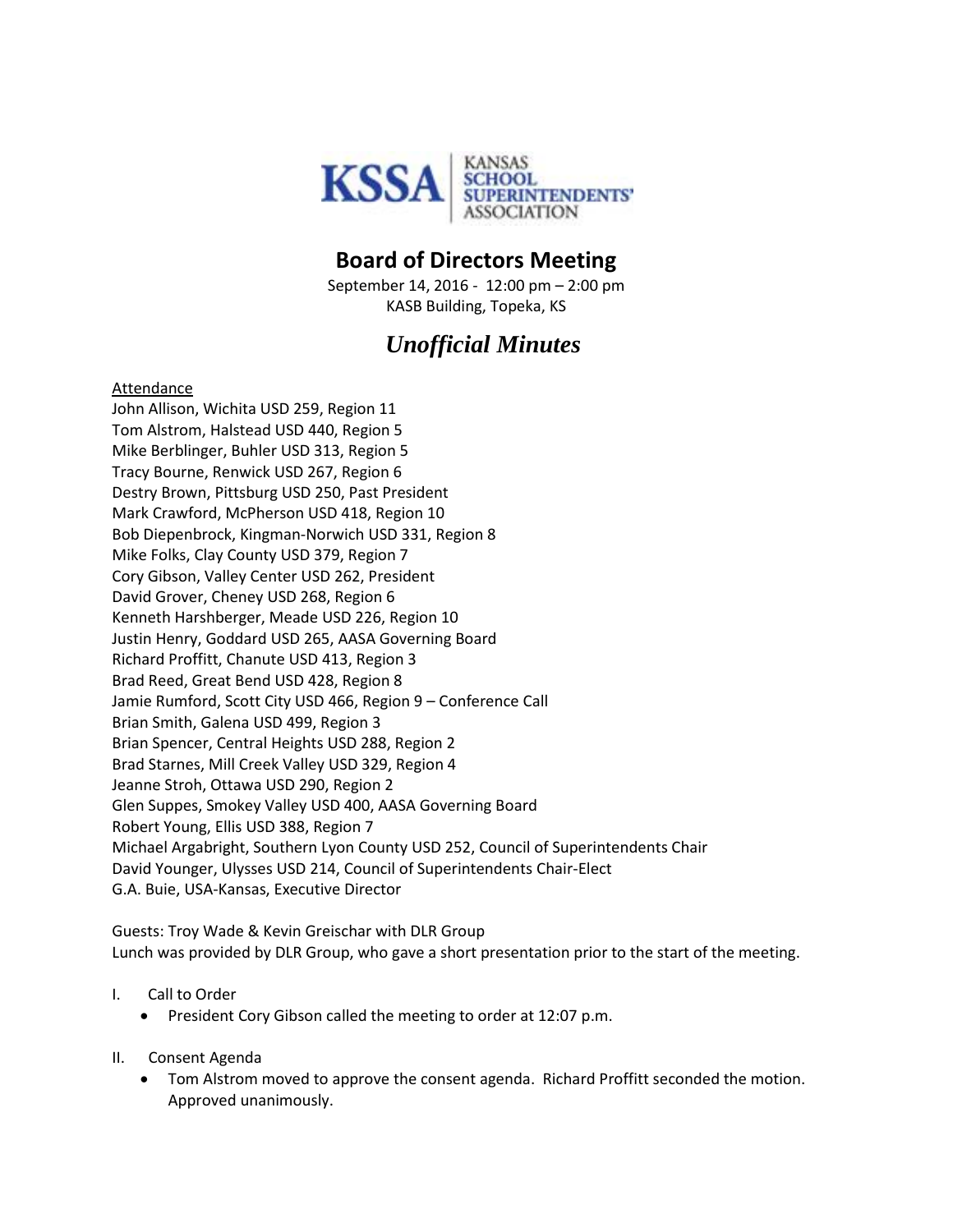### III. President's Report

- President Cory Gibson reported new superintendents had already met once at the New Superintendent Workshop, and new to the profession superintendents are having monthly video conferences which are getting positive feedback. He reminded the Board the Executive Board holds a weekly phone conference, indicating additional work is being done between KSSA meetings for the association. He also encouraged members to look at joining AASA as well.
- President Cory Gibson discussed the organizational survey that was sent out to KSSA members over the summer. The survey received good feedback and had 103 individual responses, many of which were communication related. G.A. Buie reported we hope with the new USA-Kansas mobile app we will be able to quickly push out pertinent information through notifications to avoid bogging down members' email inbox. Mark Crawford asked if the Board has had a systematic method for reporting out after each meeting. Glen Suppes explained there was no set method, and it tended to be discussed in regional meetings in between Board Meetings. Brad Starnes requested each Board Member be sent a spreadsheet containing contact information for members in their district. G.A. Buie explained to the Board that a synopsis is written after each Board Meeting and emailed to members as well. KSSA does their best to send out information, but if members feel like there needs to be more communication we welcome input, as there is a fine line between not enough and too much information.
- IV. Executive Director's Report
	- G.A. Buie reported on the May, June, and July finances. He explained the 2015 & 2016 AASA Leadership Conferences were both paid in the 2016 fiscal year. There was nothing to report for July as there was no money in or out. He reported the association finished the year with a positive balance. He also discussed the state of the associations CD's and recommend if KSSA has another positive membership year to put another \$5,000 in a CD to continue to grow the association's reserves.
	- Motion was made by Kenneth Harshberger to approve the Finance Report. Seconded by Brian Smith. Approved unanimously.
	- G.A. Buie reported membership is still coming in, and we will have a better picture of membership in October.
	- G.A. Buie reported the New Superintendent Workshop had 37 new superintendents in attendance and reminded the Board there will be a reception following the October 12th Council of Superintendents meeting welcoming the new superintendents. Brian Spencer reported he received good responses from the new superintendents, and encouraged Board Members to reach out to these new people, and share any ideas for issues that came up in their first year that would be beneficial to cover at new superintendent follow-up meetings.
- V. USA|Kansas update
	- President Cory Gibson informed the Board of the change in date for the upcoming Uniting Leadership Convention, siting issues related to parking, accessibility, and hotel space as the reasons for the change.
	- Future Dates: 2017 May 31-June 2
		- 2018 May 30-June 1
		- 2019 May 29-May 31
	- G.A. Buie reported USA-Kansas still has a 3-year contract with Wichita, and has had conversations with the Overland Park Convention Center for possible future conferences. There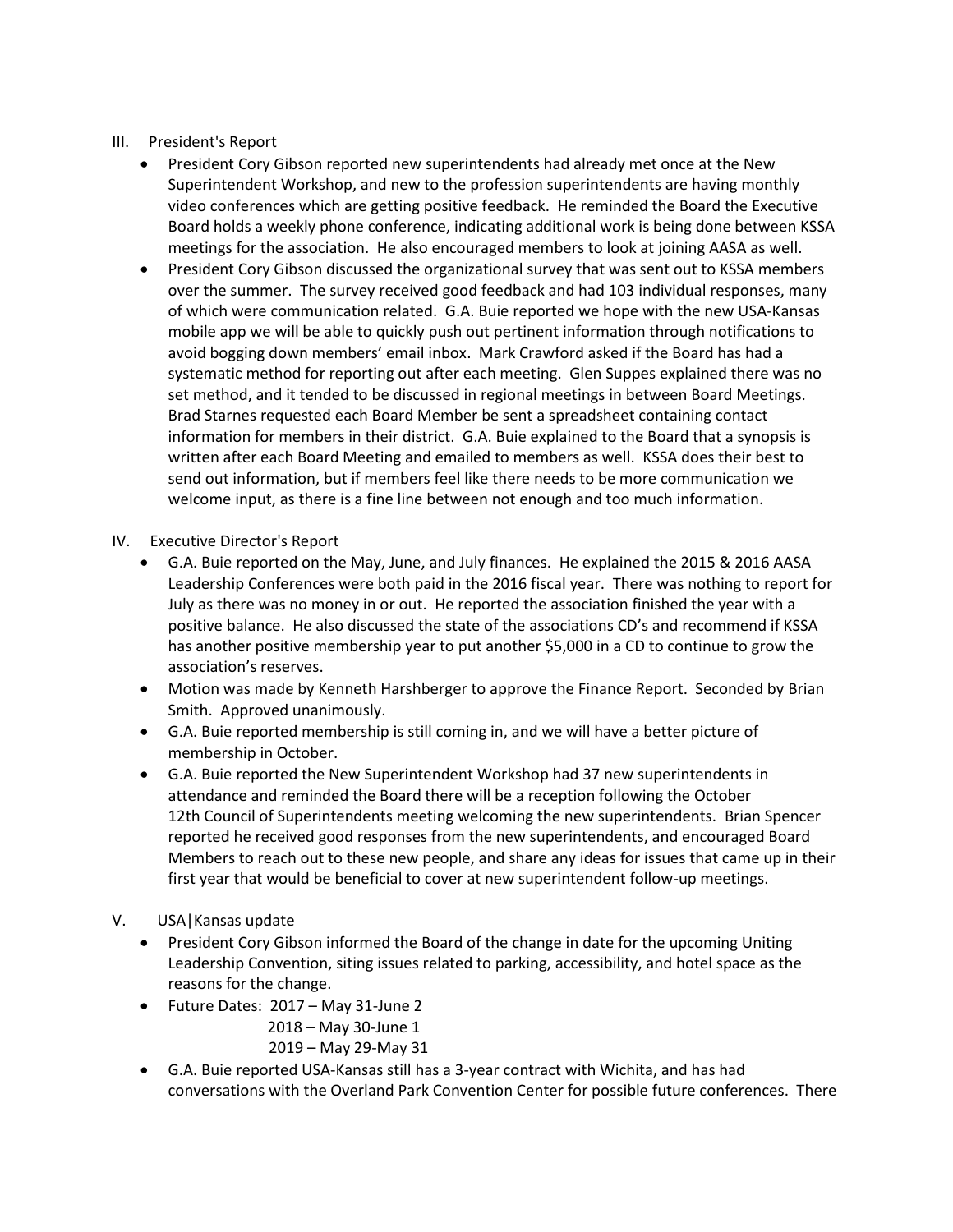is some concern that when the conference is in Wichita surrounding school districts have a good showing, and we would need some assurance that the same would be true if it is held in the Kansas City area that surrounding districts would register. He reported numbers were the highest they have been in the last 6 years, some of which can be attributed to reaching out to our member associations for feedback on learning cluster topics they would find beneficial.

 G.A. Buie also reported 26 school districts have joined the Professional Services Membership so far, as well as good numbers on workshops offered through the membership. He is reaching out to districts that are registering administrators for full price to these workshops, as it would be beneficial for them to join for just a little more than they are paying for these registrations and they would gain access to a number of free workshops for all of their administrators.

### VI. AASA Report

 Justin Henry and Glen Suppes discussed issues being looked at on the Federal level. They also encouraged KSSA members to look at AASA membership, and explained the benefits. AASA offers valuable webinars on a wide range of topics, as well as publications and can be an excellent resource for those who choose to get involved.

### VII. KSSA Committee Appointments

- President Cory Gibson discussed the committees and explained the Board chose to decrease the number of committees in 2014, which are now the Legislative Committee and the Professional Learning Committee, which will allow the Board to focus more on these areas. He reported on the School Funding Framework meeting which was held on August 31 in Topeka. He noted there would likely be mixed feelings on the issue, but welcomed feedback. The board held a rich discussion on the funding framework and encouraged the committee to continue to explore all possibilities especially around LOB, rolling back the LOB and At-risk funding. G.A. Buie reported KASB is preparing a toolkit for superintendents to take back to their districts with conversation topics and questions to ask those in your community in reference to what is important to them and what they would like to see in a finance formula. He stressed the importance of getting this feedback so we can bring everyone's input together to share with one strong voice. Mark Crawford stresses the importance of Supreme Court Justice retention, and G.A. presented the idea of "Bottom-Up Voting" so voters remember to vote on this issue, rather than leaving it blank. The Board looked at the Guiding Principles established by the School Finance Committee:
	- o Every public school student in Kansas will have an equal opportunity to be college and career ready, as defined by the Rose Standards;
	- o Some students will require greater supports to meet standards;
	- $\circ$  Funding to districts must be directly related to what it costs to educate each individual student;
	- o Any formula must meet constitutional standards for equity and adequacy;
	- $\circ$  The formula should recognize local control and provide funding of educational services;
	- o The Legislature and school districts need budgeting predictability.

#### VIII. KSSA Calendar of Activities

- President Cory Gibson directed Board Members' attention to a handout which listed dates and locations for upcoming events.
- IX. Council of Superintendents
	- President Cory Gibson went over meeting dates for the Council of Superintendents Bolded dates are also KSSA Board Meeting dates.